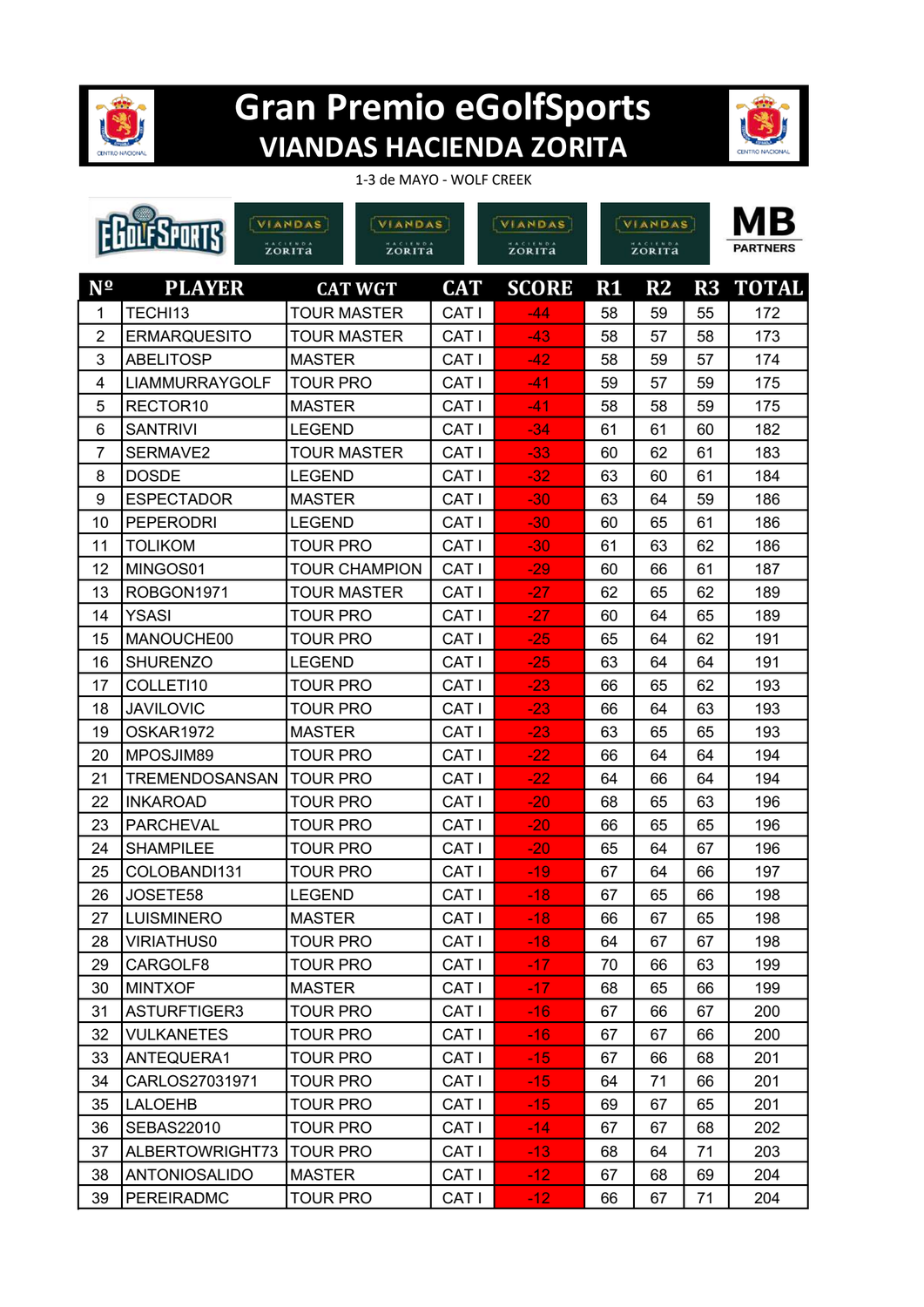| 40 | ANTONIOPGRUESGALEGEND |                    | CAT I        | $-11$     | 67 | 69 | 69 | 205 |
|----|-----------------------|--------------------|--------------|-----------|----|----|----|-----|
| 41 | MIKELAINEN0           | TOUR PRO           | CAT I        | $-10^{-}$ | 70 | 69 | 67 | 206 |
| 42 | <b>LAPETENERA</b>     | LEGEND             | CAT I        | -9        | 71 | 68 | 68 | 207 |
| 43 | <b>GFFORNOS</b>       | TOUR PRO           | CAT I        | $-8$      | 71 | 68 | 69 | 208 |
| 44 | <b>FERECTO</b>        | TOUR PRO           | <b>CAT I</b> | $-7$      | 69 | 70 | 70 | 209 |
| 45 | <b>PEPECARPIN</b>     | TOUR PRO           | CAT I        | $-7$      | 70 | 72 | 67 | 209 |
| 46 | <b>SANTI1965</b>      | <b>TOUR PRO</b>    | <b>CAT I</b> | $-7$      | 68 | 71 | 70 | 209 |
| 47 | GOLFISTA6908          | <b>MASTER</b>      | CAT I        | $-6$      | 67 | 71 | 72 | 210 |
| 48 | <b>ROQUETE</b>        | TOUR PRO           | CAT I        | -6        | 73 | 71 | 66 | 210 |
| 49 | <b>AMODELPATIN</b>    | TOUR PRO           | CAT I        | $-5$      | 71 | 71 | 69 | 211 |
| 50 | <b>JVTOOO</b>         | TOUR PRO           | CAT I        | $-5$      | 67 | 71 | 73 | 211 |
| 51 | CARLOS280989          | TOUR PRO           | CAT I        | $-3$      | 70 | 71 | 72 | 213 |
| 52 | <b>IOSU1974</b>       | TOUR PRO           | CAT I        | $-3$      | 73 | 68 | 72 | 213 |
| 53 | <b>TOMAS3327</b>      | TOUR PRO           | CAT I        | $-3$      | 70 | 72 | 71 | 213 |
| 54 | <b>CHARLESTHEBIRD</b> | <b>TOUR MASTER</b> | CAT I        | $\Omega$  | 75 | 69 | 72 | 216 |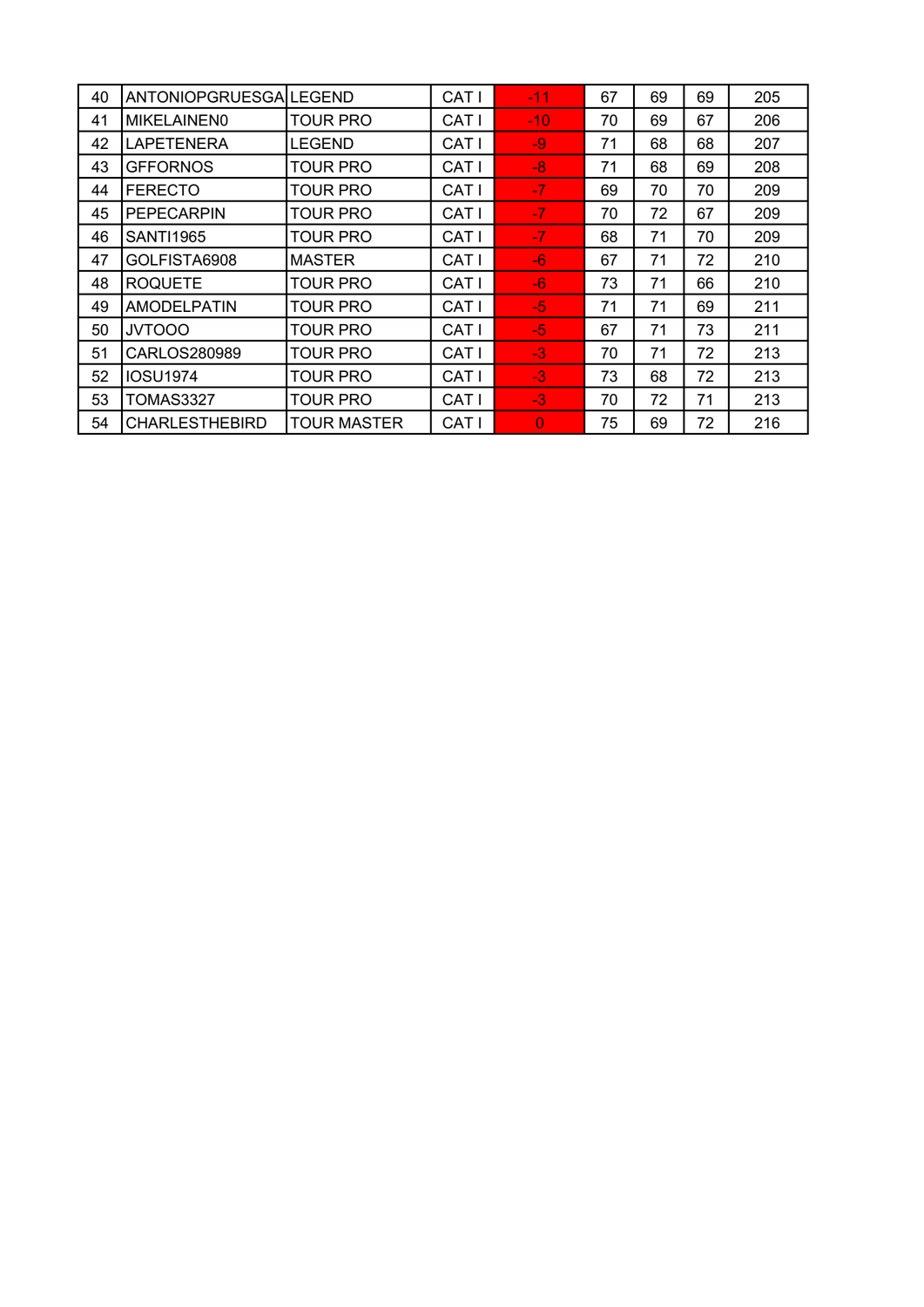

## **Gran Premio eGolfSports VIANDAS HACIENDA ZORITA**



| 1-3 de MAYO - WOLF CREEK             |                     |                                |                                      |                                             |    |                                          |    |                       |
|--------------------------------------|---------------------|--------------------------------|--------------------------------------|---------------------------------------------|----|------------------------------------------|----|-----------------------|
| VIANDAS<br><b>HACIENDA</b><br>ZORITA |                     | VIANDAS<br>zorita <sup>®</sup> | VIANDAS<br><b>HACIENDA</b><br>ZORITA | <b>VIANDAS</b><br><b>HACIENDA</b><br>ZORITA |    | VIANDAS<br>$H = C + E + D + A$<br>ZORITA |    | MВ<br><b>PARTNERS</b> |
| $N^{\Omega}$                         | <b>PLAYER</b>       | <b>CATEGORÍA WGT</b>           | CAT.                                 | <b>SCORE</b>                                | R1 | R2                                       | R3 | <b>TOTAL</b>          |
| 1                                    | <b>GUILLEFOWLER</b> | <b>PRO</b>                     | CAT II                               | $-31$                                       | 59 | 66                                       | 60 | 185                   |
| 2                                    | <i>MIFICAL86</i>    | <b>PRO</b>                     | CAT II                               | $-20$                                       | 68 | 64                                       | 64 | 196                   |
| 3                                    | ISFRATE             | <b>PRO</b>                     | CAT II                               | $-16$                                       | 71 | 67                                       | 62 | 200                   |
| $\overline{4}$                       | COTE18              | <b>PRO</b>                     | CAT II                               | $-15$                                       | 66 | 68                                       | 67 | 201                   |
| 5                                    | <b>MIGUELRS0</b>    | <b>PRO</b>                     | CAT II                               | $-15$                                       | 66 | 67                                       | 68 | 201                   |
| 6                                    | <i>JAVIERDEPAZ0</i> | <b>PRO</b>                     | CAT II                               | $-13$                                       | 69 | 66                                       | 68 | 203                   |
| $\overline{7}$                       | <b>LUTISJG</b>      | <b>PRO</b>                     | CAT II                               | $-13$                                       | 66 | 66                                       | 71 | 203                   |
| 8                                    | GONS69              | <b>PRO</b>                     | CAT II                               | $-11$                                       | 69 | 68                                       | 68 | 205                   |
| 9                                    | IGNACIOGONNAV       | <b>PRO</b>                     | CAT II                               | $-11$                                       | 67 | 68                                       | 70 | 205                   |
| 10                                   | <i>JAVIEROBIDOS</i> | <b>PRO</b>                     | CAT II                               | $-11$                                       | 67 | 69                                       | 69 | 205                   |
| 11                                   | <i>EDUARD8787</i>   | <b>PRO</b>                     | CAT II                               | $-10$                                       | 70 | 66                                       | 70 | 206                   |
| 12                                   | IGALSAN             | <b>PRO</b>                     | CAT II                               | $-10$                                       | 71 | 66                                       | 69 | 206                   |
| 13                                   | LAURILLADELMAR      | <b>PRO</b>                     | CAT II                               | $-10$                                       | 70 | 70                                       | 66 | 206                   |
| 14                                   | <b>BIRDIES4GOOD</b> | <b>PRO</b>                     | CAT II                               | -8                                          | 66 | 69                                       | 73 | 208                   |
| 15                                   | <b>YEIKOF</b>       | <b>PRO</b>                     | CAT II                               | -8                                          | 67 | 69                                       | 72 | 208                   |
| 16                                   | <b>RRAMOSCAS</b>    | <b>PRO</b>                     | CAT II                               | $-7$                                        | 65 | 67                                       | 77 | 209                   |
| 17                                   | <b>TNTROYO</b>      | <b>PRO</b>                     | CAT II                               | $-7$                                        | 71 | 70                                       | 68 | 209                   |
| 18                                   | <b>TOMAS198207</b>  | <b>PRO</b>                     | CAT II                               | $-7$                                        | 68 | 70                                       | 71 | 209                   |
| 19                                   | FERNANX5            | <b>PRO</b>                     | CAT II                               | -6                                          | 71 | 69                                       | 70 | 210                   |
| 20                                   | CARLOSRGUEZ0        | <b>PRO</b>                     | CAT II                               | $-5$                                        | 72 | 68                                       | 71 | 211                   |
| 21                                   | <b>EDRAM52</b>      | <b>PRO</b>                     | CAT II                               | $-5$                                        | 71 | 70                                       | 70 | 211                   |
| 22                                   | IVANSKICCVM         | <b>PRO</b>                     | CAT II                               | $-5$                                        | 72 | 71                                       | 68 | 211                   |
| 23                                   | <i>JBLANCO50</i>    | <b>PRO</b>                     | CAT II                               | -5                                          | 69 | 72                                       | 70 | 211                   |
| 24                                   | MICAL770            | <b>PRO</b>                     | CAT II                               | $-5$                                        | 71 | 70                                       | 70 | 211                   |
| 25                                   | <b>PEDRITOT</b>     | <b>PRO</b>                     | CAT II                               | $-5$                                        | 71 | 68                                       | 72 | 211                   |
| 26                                   | <b>SHAUN120286</b>  | <b>PRO</b>                     | CAT II                               | $-5$                                        | 69 | 69                                       | 73 | 211                   |
| 27                                   | ALONN5              | <b>PRO</b>                     | CAT II                               | $-4$                                        | 71 | 70                                       | 71 | 212                   |
| 28                                   | ANACLEETO05         | <b>PRO</b>                     | CAT II                               | $-4$                                        | 71 | 71                                       | 70 | 212                   |
| 29                                   | <b>FRANK01646</b>   | <b>PRO</b>                     | CAT II                               | $-4$                                        | 70 | 70                                       | 72 | 212                   |
| 30                                   | PEKITENIS07         | <b>PRO</b>                     | CAT II                               | $-4$                                        | 73 | 71                                       | 68 | 212                   |
| 31                                   | <b>CSIMONR8</b>     | <b>PRO</b>                     | CAT II                               | $-3$                                        | 70 | 71                                       | 72 | 213                   |
| 32                                   | JUANMAFRANCO        | <b>PRO</b>                     | CAT II                               | $-3$                                        | 70 | 69                                       | 74 | 213                   |
| 33                                   | <b>MANGUALGOLF</b>  | <b>PRO</b>                     | CAT II                               | $-3$                                        |    |                                          |    |                       |
|                                      |                     |                                |                                      |                                             | 72 | 71                                       | 70 | 213                   |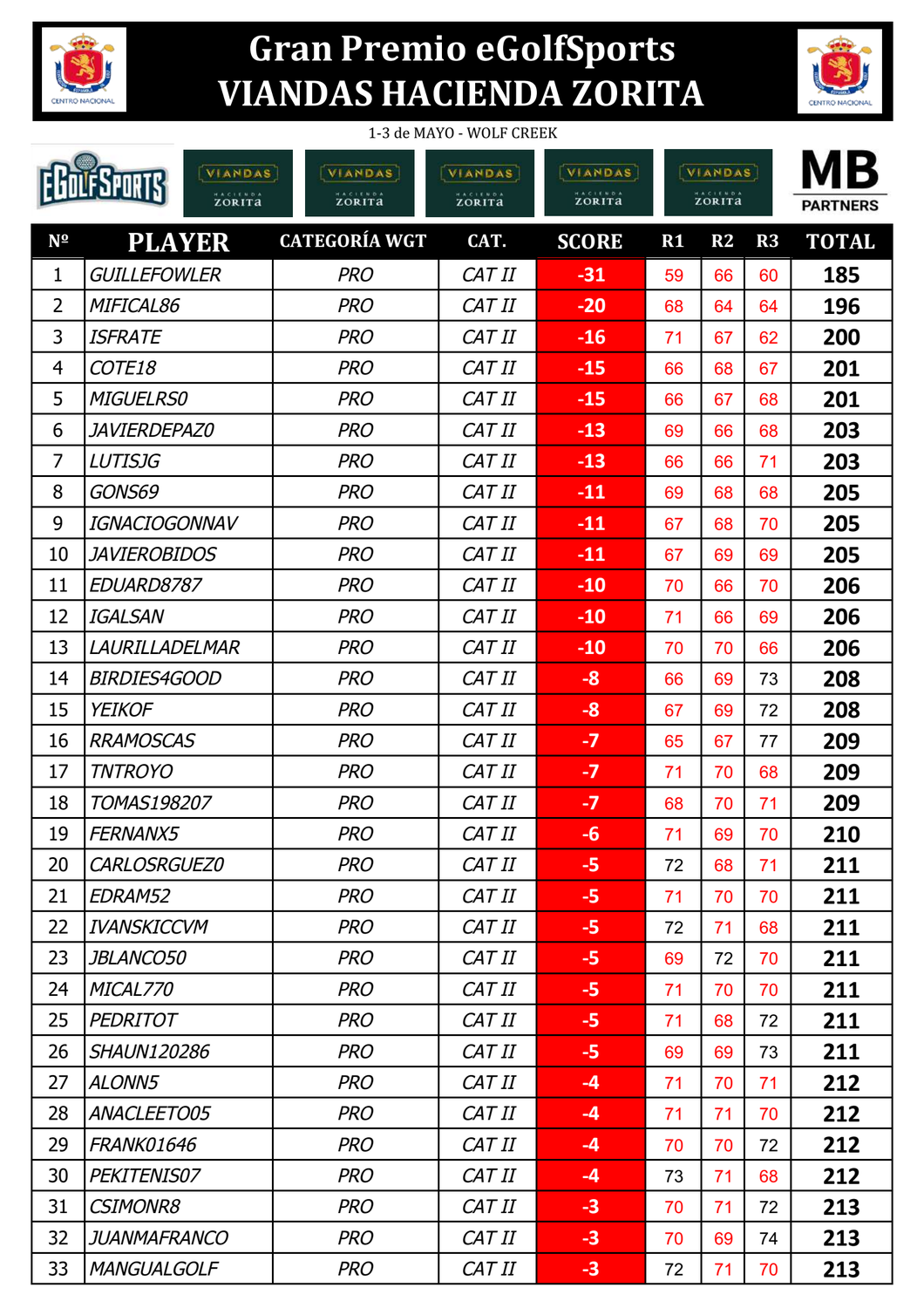| 34 | ONNA7            | <b>PRO</b> | CAT II | $-3$                    | 69 | 71 | 73 | 213 |
|----|------------------|------------|--------|-------------------------|----|----|----|-----|
| 35 | JALOZANOM        | <b>PRO</b> | CAT II | $-2$                    | 73 | 71 | 70 | 214 |
| 36 | <b>MANGUAL6</b>  | <b>PRO</b> | CAT II | $-1$                    | 70 | 71 | 74 | 215 |
| 37 | <b>ASHBOSTON</b> | <b>PRO</b> | CAT II | 0                       | 72 | 72 | 72 | 216 |
| 38 | NRIKE51          | <b>PRO</b> | CAT II | $\bf{0}$                | 74 | 70 | 72 | 216 |
| 39 | RAYLET2711       | <b>PRO</b> | CAT II | $\mathbf{1}$            | 71 | 73 | 73 | 217 |
| 40 | <b>VICCETRO</b>  | <b>PRO</b> | CAT II | $\overline{\mathbf{3}}$ | 74 | 70 | 75 | 219 |
| 41 | <b>RIKICHAN</b>  | <b>PRO</b> | CAT II | 5                       | 72 | 72 | 77 | 221 |